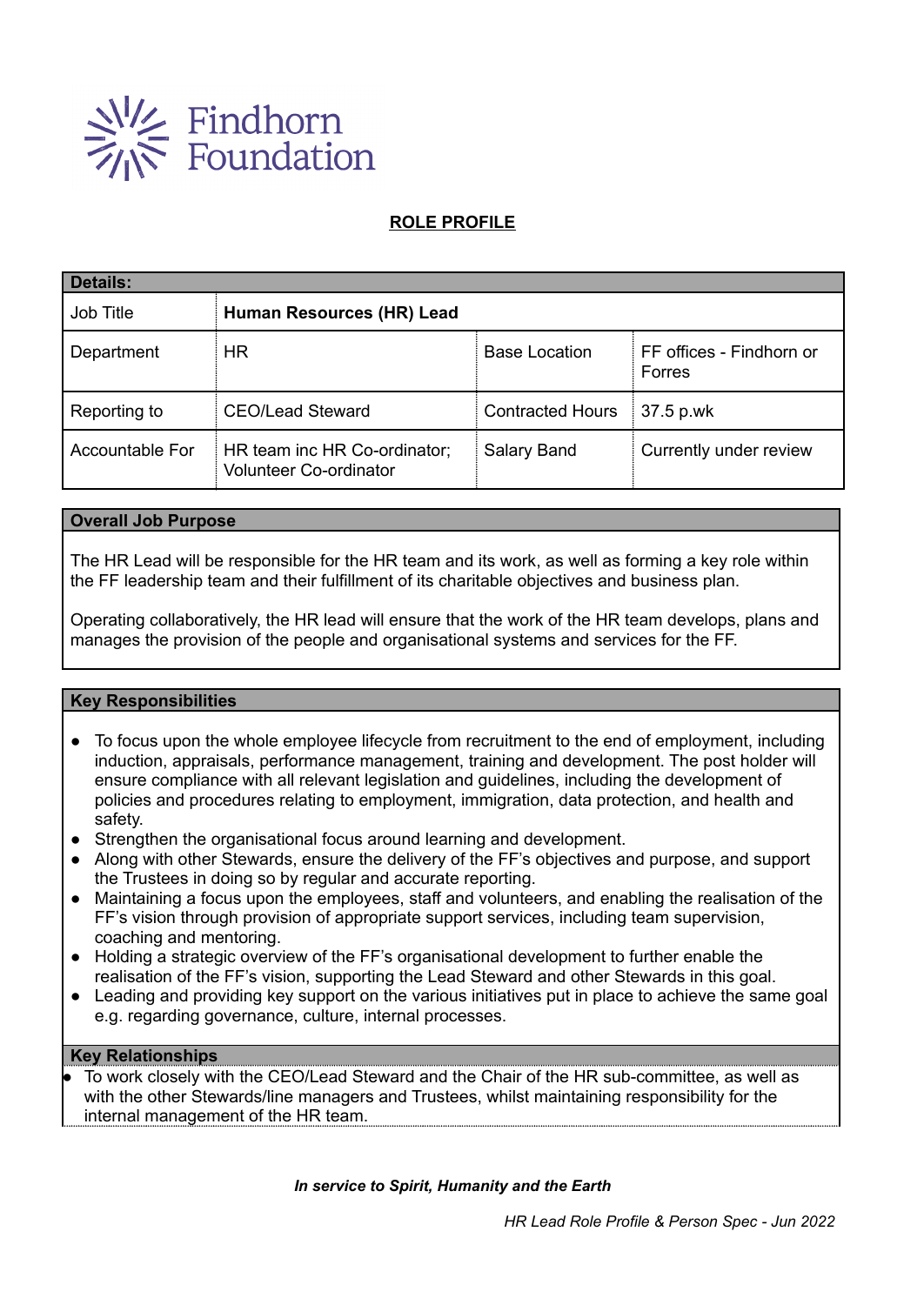- The work of the HR Lead needs to link closely with the Trustee-chaired sub-committee to ensure that trustees are well informed about and contribute towards the people-related developments, practices and issues as appropriate.
- The role is also an integral part of the Leadership Team actively participating in and contributing towards the development of improved organisational performance.
- Work collaboratively with peers across the FF to ensure effective ways of working and to share knowledge, skills, resources and networks.
- In collaboration with other members of FF leadership, develop and maintain effective external relationships which will support the strategic vision and development of the FF
- Managing contact with external advisers, including the Special Care Awareness Advisor and the Foundation's Legal Advisor, as well as organisational consultants/advisers/service providers as may be required.

## **Pastoral Responsibilities**

The role of HR Lead includes a responsibility to embody the Foundation's spiritual principles as an example for others:

- You will be expected to maintain awareness of the Foundation's spiritual principles and of your own spiritual life while you engage in your life and work within the Foundation.
- You are expected to share your experience of living in the Findhorn Foundation transformational learning centre with your fellow co-workers, community members and our programme participants.

Your responsibilities will include:

- Meeting formally and informally with colleagues, community members and programme participants to share your experience.
- Offering guidance, care for others' spiritual wellbeing and support their spiritual enquiry, corresponding with your own experience.
- Observing yourself and also leading others in the Foundation's practices of attunement, meditation, sharing and celebration.

### **General Duties Applicable to All Co-Workers**

- To undertake all duties and responsibilities in accordance with Foundation policies, including Equal Opportunities; Data Protection; Health & Safety; Safeguarding; Professional Practice and Quality and Financial regulations. To report any concerns to the appropriate person
- To fully embrace the Findhorn Foundation's spiritual beliefs and purpose, sharing your experiences with others.
- To take full responsibility for your personal professional development and training
- To participate in the Foundation's Performance Appraisal Development Programme; agree an action plan; and undertake the required training in order to continually update skills and meet the requirements of the Foundation and Departmental Strategic Plans
- To undertake such other duties as may reasonably be required, commensurate with your role, at your place of work or other premises

*It is the practice of the Foundation to periodically examine co-worker's job descriptions and to update them to ensure they relate to the job as then being performed, or to incorporate whatever changes are being proposed. This procedure is jointly conducted by each manager, in conjunction with HR, with the co-workers working directly to the manager. You are expected to participate fully in such* discussion and, in connection with them, to review and your job description to bring it up to date if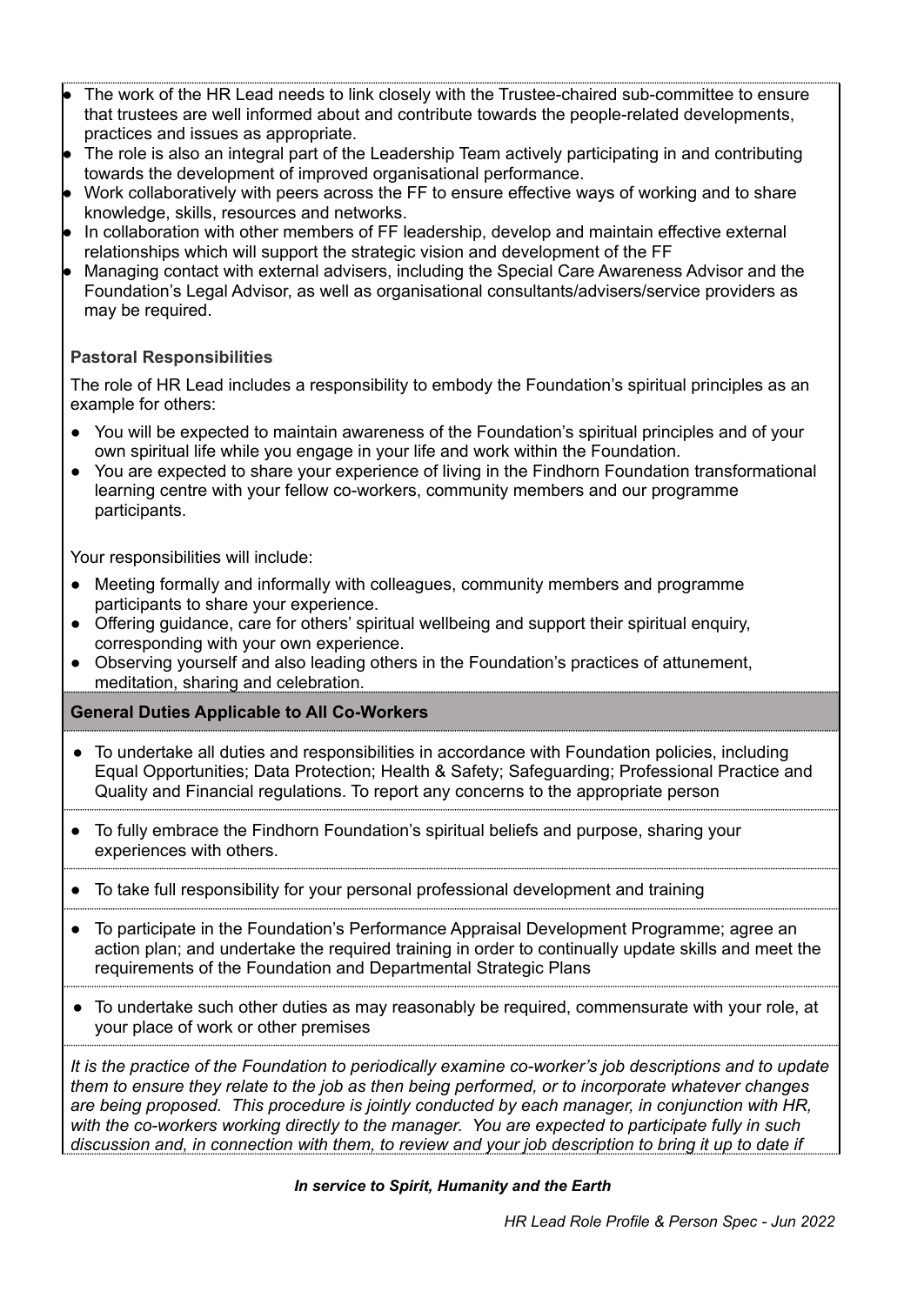| this is considered necessary or desirable, and to discuss it with your line manager. It is the<br>Foundation's aim to reach agreement on reasonable changes, but if agreement is not possible the<br>Foundation reserves the right to insist on changes to your job description after consultation with you. |              |      |  |  |
|--------------------------------------------------------------------------------------------------------------------------------------------------------------------------------------------------------------------------------------------------------------------------------------------------------------|--------------|------|--|--|
| Signed                                                                                                                                                                                                                                                                                                       | Post Holder  | Date |  |  |
| Signed                                                                                                                                                                                                                                                                                                       |              | Date |  |  |
|                                                                                                                                                                                                                                                                                                              | Line Manager |      |  |  |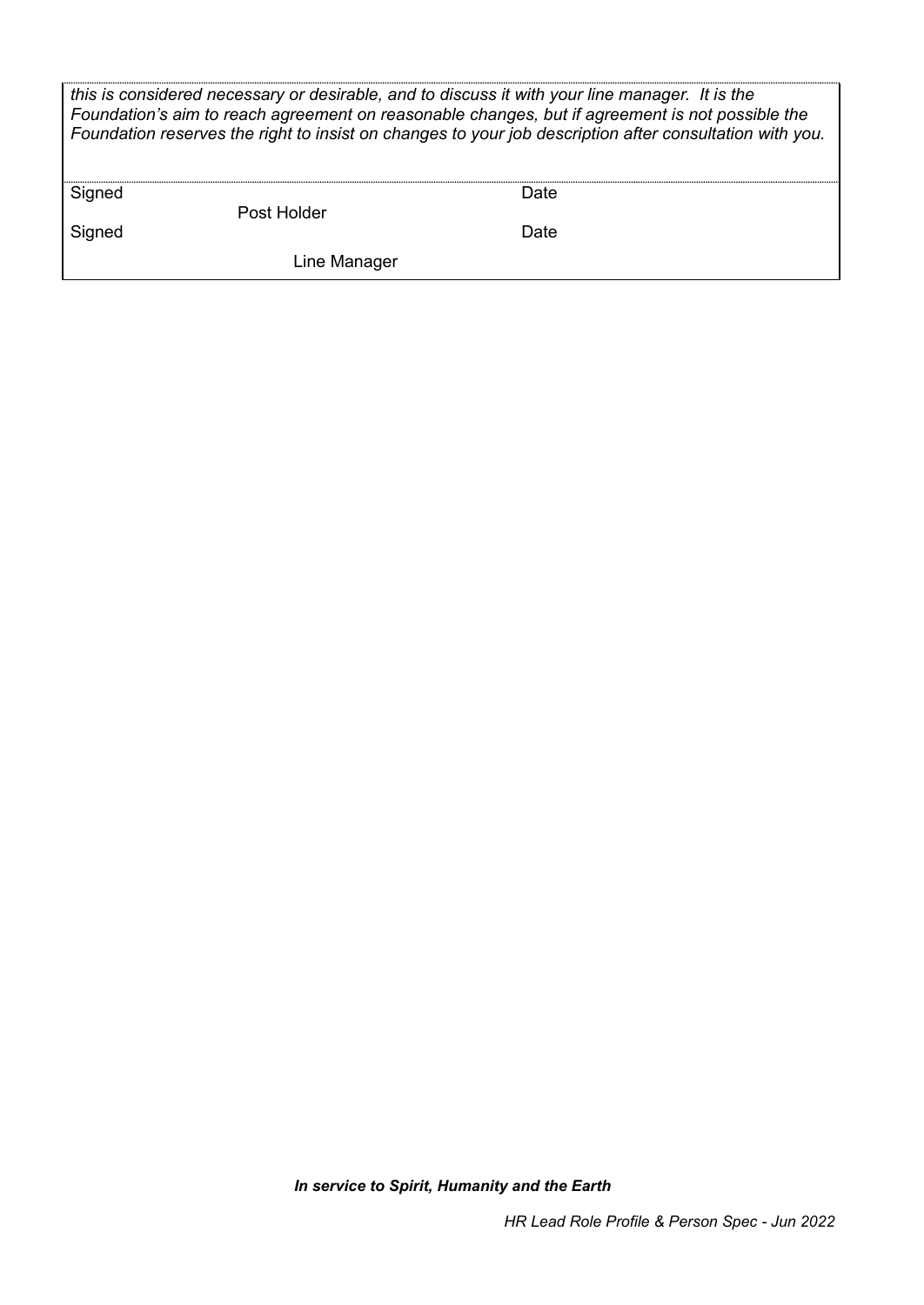

# **PERSON SPECIFICATION**

| Details:   |                      |  |  |  |
|------------|----------------------|--|--|--|
| Job Title  | <b>HR Lead</b>       |  |  |  |
| Department | Human Resources (HR) |  |  |  |

| <b>Knowledge &amp; Skills</b><br>(What does the role holder need to know and do)                                                                                    | <b>Desirable</b><br>$(D)$ /<br><b>Essential</b><br>(E) | <b>Assessment</b><br><b>Methods</b><br>(A/QA/I/T) |
|---------------------------------------------------------------------------------------------------------------------------------------------------------------------|--------------------------------------------------------|---------------------------------------------------|
| Broad knowledge/experience of HR practices including UK,<br>notably Scottish, employment law and related areas.                                                     | E                                                      | A; I; QA                                          |
| Professional connections in the field - notably, affiliations with<br>leaders/consultants who practice effective HR management<br>and organisational development.   | D                                                      | A; I                                              |
| Up to date knowledge and/or experience of organisational<br>development, including successful delivery of initiatives<br>enabling organisational change.            | E                                                      | A; I                                              |
| Good knowledge of and strong commitment to all<br>organisational compliance and regulatory requirements e.g.<br>employment law, Health and Safety, Data Protection. | D                                                      | A;I                                               |
| Knowledge of financial management - understanding and<br>budgeting skills.                                                                                          | E                                                      | A; I                                              |
|                                                                                                                                                                     |                                                        |                                                   |
| <b>Qualifications</b><br>(What formal qualifications are required for the role?)                                                                                    | <b>Desirable</b><br>(D) /<br><b>Essential</b><br>(E)   | <b>Assessment</b><br><b>Methods</b><br>(A/QA/I/T) |
| CIPD membership and/or relevant formal HR training                                                                                                                  | E                                                      | A; I; QA                                          |
| Degree level qualification                                                                                                                                          | E                                                      | A; I; QA                                          |
| Relevant qualification in OD                                                                                                                                        | D                                                      | A; I; QA                                          |
| <b>Experience</b><br>(What experience does the role holder need to have?)                                                                                           | <b>Desirable</b><br>$(D)$ /<br><b>Essential</b><br>(E) | Assessment<br><b>Methods</b><br>(A/QA/I/T)        |
| Senior management experience within or of an HR function.                                                                                                           | E                                                      | A; I                                              |